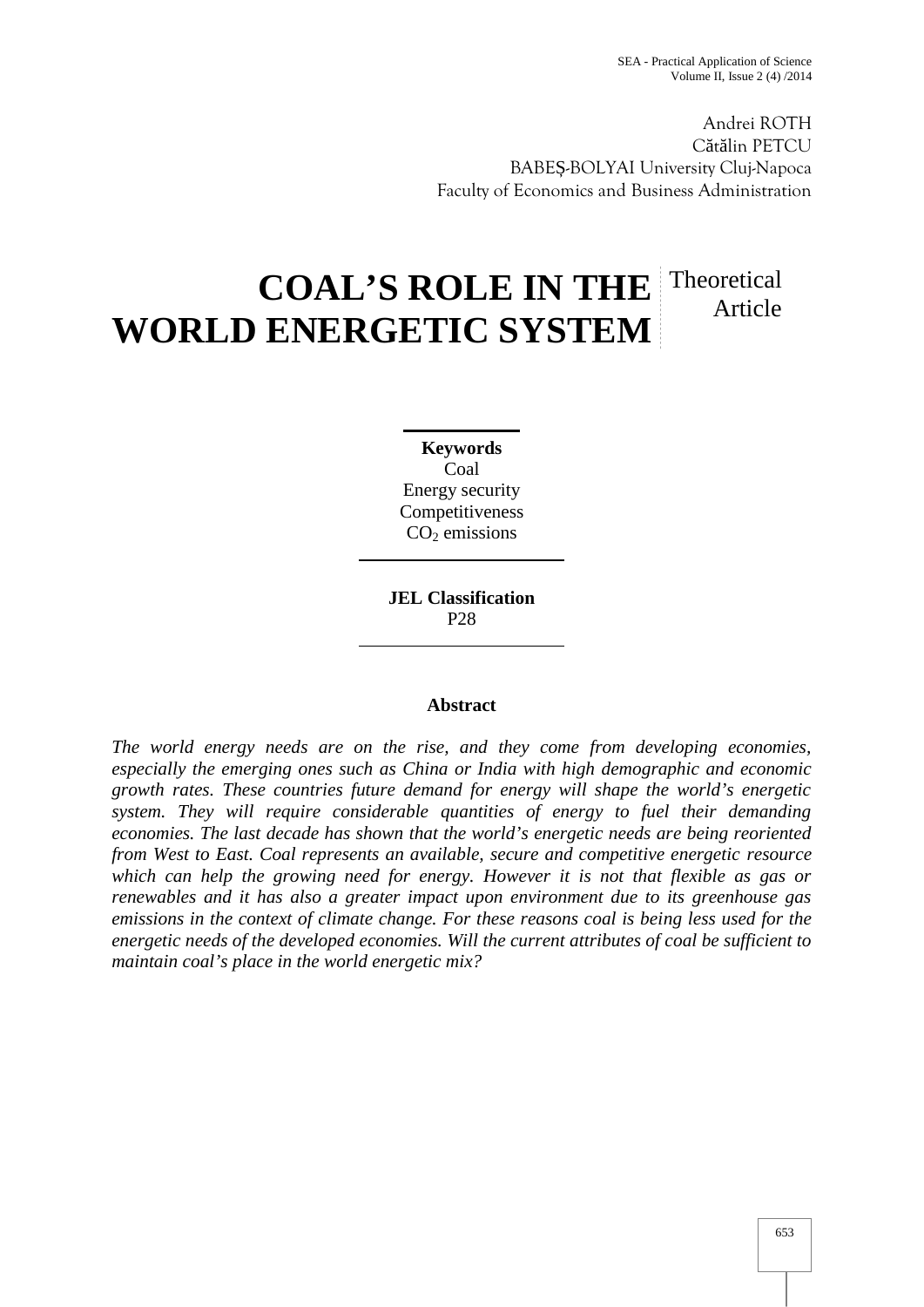#### **1.Introduction – aspects regarding coal**

From a technical perspective coal represents a sedimentary rock which contains mainly carbon, hydrocarbon and minerals (Bradely Jr., Fulmer, 2004:22). It has been generated over a period of millions of years due to the massive accumulation of dead plants. Due to the climatic variations that have taken place over the geological periods swampy forests were buried bellow water level and covered further with mud and sand generating thus peat. In this trapped environment and in the absence of air, the anoxic decomposition of the matter was facilitated. In the presence of increasing temperature and pressure peat was converted to coal and in some instances coal to diamond. The most important deposits of coal were generated in the carboniferous period, about 360-286 millions years ago (Armaroli, Balzani, 2011).

Initially for thousand of years the global energetic system was dominated by biomass, which was available and in the case of wood only necessitated the cutting down of trees and the combustion of wood. However due to population growth and the need for agricultural land a shortage of wood became felt in European countries such as Great Britain where as early as the thirteenth century wood was replaced by coal in urban areas. It was however prohibited in London in 1306 due to its smoke and detrimental health effects. But its availability and the rising population of Britain which nearly doubled in the period of 1530-1650 coupled also with rising wood prices led to the acceptance of coal in spite of its externalities. The economics aspects of coal namely its price and availability being found also at the surface were decisive. Coal became also adopted in the iron industry, by turning it into coke, replacing thus charcoal. In order to continue the exploitation coal, it was necessary to be extracted from the underground as surface reserves were depleted. Thanks to the steam engine, invented in 1712 by Thomas Newcomen and latter improved by James Watt, coal could be exploited from the mines, used for powering locomotives, ships, mills and the factories of the Industrial Revolution. Its energy density 3 times higher than that of wood played an important role in this transition. At the end of the eighteen century, with the emerging of electricity market, coal found a new role firstly with the help of the steam engine and latter with steam tubines which were more efficient. This opened its ascension in the world energetic mix, wood being still dominant that time, coal reaching a 50% share in the primary energy supply. Thereafter oil and natural gas entered the scene and limited coal's ascension. It was not until 1964, that oil overruns coal in the world energy mix (WEF, 2013).

However coal represents currently a key player in our energetic system, this is due to its current share in global energy mix but also to its characteristics

which make him an attractive resource for countries with a growing demand for energy. As we can observe in Figure 1, coal holds the second position in the world total primary energy supply after oil, with a share of 28.8% this being the equivalent of over 3700Mtoe of energy supply.

### **2. Coal's role in the energetic system**

Looking back at the beginning of this century we can observe that coal alone represented 45% of the primary energy demand growth in the period 2001- 2011. This is due to the growing demand for electricity that has occurred over the past decade in China, India and other non-OECD countries. In this area total power output almost doubled, being met in a significant share, 60%, by coal. In the power sector, due to these evolutions in 2011 China surpassed the United States in electricity production, becoming the first producer in the world, 80% of its electricity being of coal origin (IEA, 2012).

But what are the reasons behind the place detained by coal in the world's energetic mix? Firstly it is an abundant resource with a varied distribution around the world. Due to these characteristics, coal can enhance the energetic security of a country through its availability and stability of price (IEA, 2012a).

Regarding the availability of the resource we can mention that from the perspective of the economically recoverable fossil resources, 64% are represented by coal while oil amounts to 19% and gas to 17% (IEA, 2012a). If we refer to the reserves of coal, these are estimated to be at 1000 billion tones, which will be sufficient for 132.5 years of production at current levels. Being an economic function, coal's proved reserves have been on an ascending trend during the start despite the production output that has been on an ascending trend. This aspect can be observed in Table 1, where with the exception of 2005, the global estimates for reserves have been growing.

Similarly the production of coal was on an ascending trend during this period, we can see that at global level the output has grown with about 60%, while for China it has more than doubled during this interval. In this moment, China represents 45% of the world production of coal (IEA, 2013a).

For hard coal only if we refer to resources, which represents coal that may be located in a deposit for which mining feasibility is yet unknown from an economic point of view, the stock is estimated to be at over 17 trillion tones, which is about 17 times the level of proved reserves (IEA, 2013a). This aspect alone highlights the fact that coal will be available in the future to supply the energetic needs of countries with growing demand such as China or India.

From the geographical perspective, coal is remarkable for a wide distribution. This is in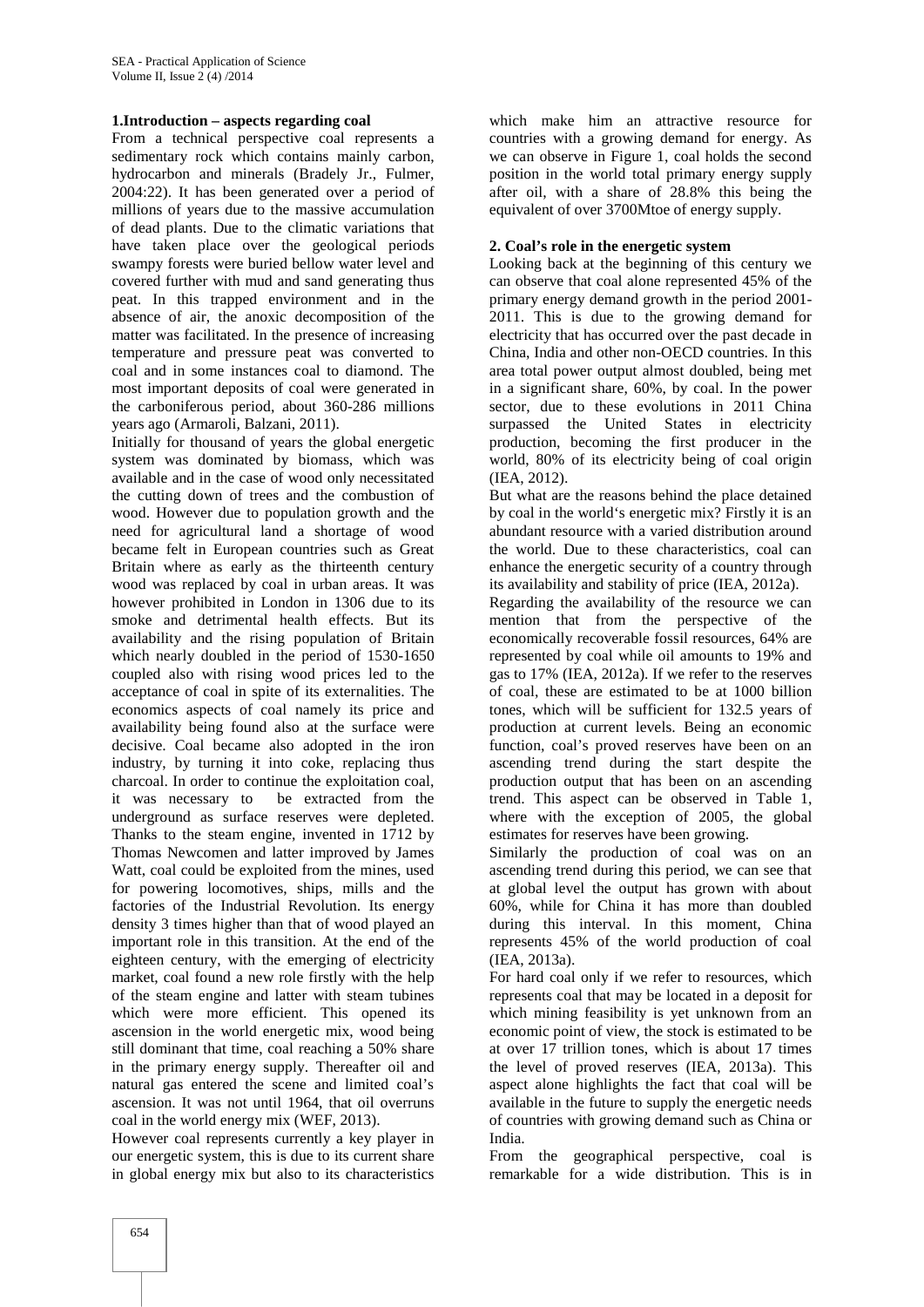contrast with the gas and oil reserves for which almost half are located in just three countries: Russia, Iran and Qatar (IEA, 2012). If we take a look at the proved reserves overview from 2011 in Figure 2 we can observe that neither of the political regions analyzed hold more than 30% of the recoverable reserves.

This varied distribution across all continents and regions of coal reserves confers an enhanced stability regarding availability and price of this resource because it provides a variation of producers at world level. This improves the prospects of countries in assuring their energetic security either by exploiting the resource within their own borders or acquiring it through international trade. However if we refer to trading coal internationally we must point out that coal represents a voluminous fuel that raises difficulties in transporting it over considerable distances. Shipping coal over see can represent in the end 70% of the total cost of coal, aspect for which coal is predominantly used in the vicinity of its production site, 60% of production being used within a 50 km range of the extraction point. This is because electricity is more easily to distribute to the consumers through the network and also it reduces the impact upon environment (Armaroli, Balzani, 2011). We can observe that in this aspect, in contrast with oil mainly but also gas that can be traded oversees by liquefaction, coal is a less flexible resource raising difficulties in its transportation. This is one of the reasons for which oil and gas have known over time an important evolution in the global energy mix because of their flexibility in transport.

If we take a look at the production figures for coal over the last 2 decades we can observe in Figure 3, the fact that at the global level the production has been on a constant rise, growing with about 68%, but the growth occurs mainly from the non-OECD area (144%) in contrast with OECD countries which knew a descending trend being now with about 10% as in 1990. As we can observe at the beginning of the analyzed period the production levels of the two areas were close but they have followed opposing trends. For the non OECD we also mention the fact that production has been growing despite the economic crisis and reduced demand for energy.

The most important exponent in production growth of the non OECD area is represented by China. From 1990 its coal production doubled achieving a level of 3.549.061 thousand tones, which is about 45% of the global production level. Similarly another major emerging economy, India, grew its production level with over 160% reaching 595.011 thousand tones. On the other side, in the developed economies group, from the leading countries in this area, only the United States has maintained a similar level of production of almost 1 million

thousand tones (but as we are going to see further on also for exporting reasons), while other major producers such as Germany (-55%), Poland (- 33%) or the United Kingdom (-82%) decreased their productions levels. From the OECD countries only Australia, which is a major exporting country, has known an important ascension in its production levels more than doubling it to over 400.000 thousand tones (IEA, 2013a). We can conclude in this aspect, that coal production is evolving predominantly in the developing economies in contrast with the developed economies.

Similarly this divergent trend between OECD vs. non OECD can be also observed in the consumption patterns. From Figure 4 we can see that during the analyzed period consumption in non OECD area have more than doubled reaching 5.5 million thousand tones, while in the OECD area it decreased with 6% to a little over 2 million thousand tones. At this point non OECD area represents over 70% of the global coal consumption

At the level of exponent countries we can observe similar trends, in Figure 5, emerging economies raising their coal consumption while developed ones like the United States or Germany having a decreasing trend overall the analyzed period. This general trend both in production and consumption leads us to the conclusion that coal has become a resource predominantly attractive for developing economies with high demographic and economic growth rates which need at their disposal growing and reliable quantities of energy. On the contrary, the developed economies are searching for new sources of energy mainly from environmental reasons, climate change being the most important aspect.

If we analyze the OECD economies, in the case of the US we can see that although the production remained fairly stable for the end of the period, consumption decreased. On an Mtoe equivalent, total consumption decreased with over 15% in the period 2010-2012e, due to the development of unconventional gas sector in the United States. In the period 2005-2010, shale gas production grew with over 45%, the unconventional sector representing 60% of the total US gas production (IEA, 2012c). From an economic point of view, this development led to the creation of 1.7 million jobs and 237 billion \$ contribution to the GDP. Also the knowledge and technology that is now available for the American companies in drilling and extracting unconventional gas represents an aspect that must not be overlooked as it can represent an opportunity for developing the sector in other parts of the world (IHS, 2012). Regarding price, we can mention that gas spot price due to these developments decreased from 13\$/MBtu in 2008 to 5 \$/MBtu in 2010 (WEC, 2010). As we can observe due to the development of the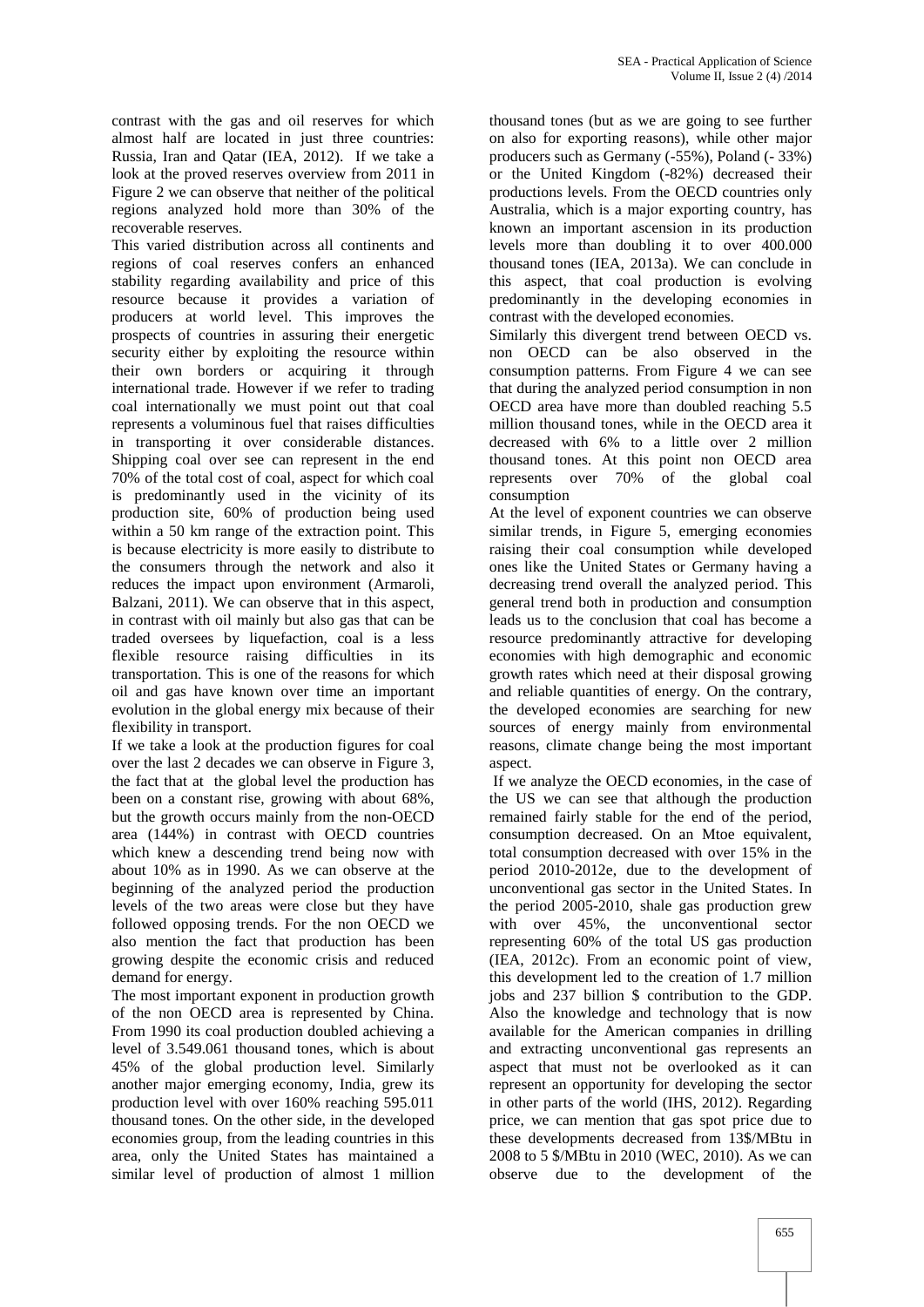unconventional gas sector in the United States coal use is being replaced by gas, as gas is more maneuverable than coal being transportable at great distances from the place of production to the consumption centre by liquefaction (LNG) or pipeline. Also its impact upon the environment is lower and gas plants can adapt better as backup source to intermittency of the renewables energy sources such as wind or solar. The construction period is about 2 years which represents half of the period needed to build a coal plant (IEA, 2010) From this point of view we conclude that gas is more flexible fuel than coal and in the presence of gas resources at an attractive price, gas will substitute coal, such as in the case of the United **States** 

Coal's price is another aspect that must not be overlooked when we refer to this fuel. Attractive and stable prices have led to ascending trend in coal's use at global level. If we refer to the power sector taking into consideration the costs from electricity generation we can observe in Table 2, that coal despite the assumed  $30\frac{6}{2}$  /tonne CO<sub>2</sub> carbon tax in the OECD countries maintains itself as an attractive option for electricity generation. In Germany and the United States a 5% discount rate coal is a more attractive option than gas despite the higher taxation of CO<sub>2</sub>. For the higher 10% discount rate for certain gas technologies options can become more attractive than coal options. However in the absence of carbon taxation, coal becomes one of the cheapest options to produce electricity its cost being close to that of nuclear. In China the world leading coal consumer, where carbon costs are not taken into account, only large Hydro outperforms in terms of cost coal plants. We can also observe as a general trend for all 3 selected countries that new renewable energies such as wind or solar are generally more expansive than the traditional forms of generating electricity (IEA, 2010). We can conclude that at cost level coal remains an attractive option for generating electricity and despite the efforts for developed countries to replace coal with energy sources with a lower impact upon the environment such as gas or renewable forms, coal will remain an important option in countries such as China where important resources are available and at attractive cost of generating electricity.

Coal's main drawback is represented by high emissions rate in contrast with other forms of electricity generation, as we can observe in Figure 5, this aspect raising concerns at the global level regarding climate change mitigation. In contrast with the other fossil fuels we can see that coal emission rates are closer to that of oil but oil tends represent a specialized resource in the transportation sector being less used in the power sector (IEA, 2012). Regarding gas, on a median level coal's emissions rate per GWh is 78% higher and in the case of lignite it is over 100% (WNA, 2011).

Due to this high emissions rate, global coal-fired plant fleet is responsible yearly for more 8.5 Gt of  $CO<sub>2</sub>$  emissions, which is about one quarter of the world's anthropogenic carbon emissions (IEA, 2012a).

 $CO<sub>2</sub>$  emissions represent a current challenge to the world energetic system. Several countries are implementing measures in order to limit these emissions. For example in relation with coal plants, in the United States the Environmental Protection Agency (EPA) requires new fossil-fuelled units with a net capacity of over 25MW must meet an emission standard of 455 kg  $CO<sub>2</sub>/MW$  hr, target that is not currently achieved by current coal plants (IEA 2013b).

One of the possible solutions to coal's high GHG emission rate is the adoption of carbon capture and storage technologies (CCS) for coal plants around the world. These technologies would reduce the carbon emission rate but for the moment they are not commercially viable and they would also affect the competitiveness of coal in relation with other energetic resources.

## **3. Conclusions**

We can conclude regarding coal that it is an available, secure and competitive energetic resource. It has a wide geographical availability and its reserves will be available for many years to come. Also due to its distribution and varied number of producers coal presents a relative stabile price which makes it available for different countries in meeting their energetic needs. Availability and competitiveness represent the main attributes of coal through which it can contribute to the energy security of a country. However coal is not that flexible in contrast with gas and oil because it is not easily transportable due to its volume. This is why it is transformed into electricity and transported to the point where it is needed. Also by doing so the impact upon environment is limited.

As we have seen during the past decade coal has represented an important resource in assuring the global energy needs that have been in ascending trend especially due to the emerging energetic needs of developing economies such as China or India. In the area of developed economies coal is being replaced by gas or renewable energies due to environmental considerations, its main disadvantage being its high carbon emissions. Also these energies are more flexible than coal and can better adapt to each other, especially if it is the case of supporting renewable development policies. While research and development efforts are made in the case of renewables for reducing their costs in the case of coal there is the need for making this fuel cleaner regarding its emissions.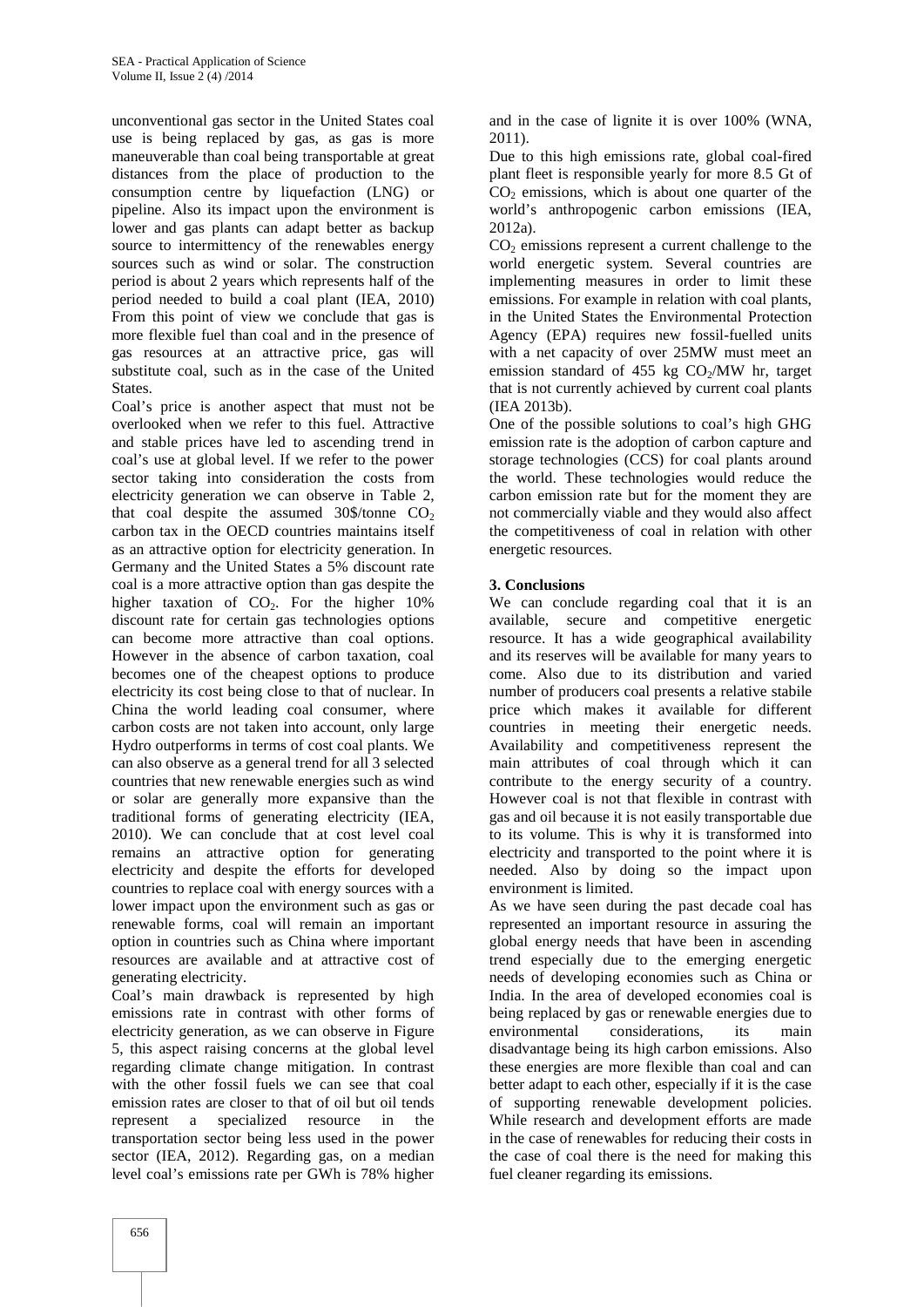For the moment there is no global agreement regarding the reductions of greenhouse gases from the energy sources, but developed actors such us the European Unions are pursuing measures in this direction and taking unilateral actions. Given the vast reserves of coal available worldwide and especially in China it is difficult to believe that this fossil resource will not play an important role assuring world's energy needs with or without the global agreement. For the time the United States with its shale gas sector development is an example of how the dispatch of coal can occur in the presence of a developed resource. It is questionable if this example can be replicated in other parts of the world. The European Union is aiming for similar measures of dispatching coal by renewables and gas as a transitional fuel in achieving its climate and energetic objectives at the same time. At the global level it is to be seen what will matter most climate related objectives or energy security and competitiveness objectives given the growing need for energy.

## **References**

- [1] Bradley Jr. L., Fulmer R. (2004), *Energy the Master Resource. An Introduction to the History, Technology, Economics and Public Policy of Energy*, Kendall/Hunt Publishing Company, Dubuque, USA.
- [2] World Energy Council (2010), *Survey of Energy Resources: Focus on shale gas*, Retrieved 15 September from http://www.worldenergy.org/documents/shale gasreport.pdf
- [3] International Energy Agency /Nuclear Energy Agency (2010), Projected Costs of Generating Electricity 2010 Edition, Retrieved 15 September from from  $\sim$ http://www.iea.org/publications/freepublicatio ns/publication/projected\_costs.pdf
- [4] World Nuclear Association (2011), Comparison of Lifecycle Greenhouse Gas Emissions of Various Electricity Generation Sources, Retrieved 15 September from http://www.world nuclear.org/uploadedFiles/org/WNA/Publicati ons/Working\_Group\_Reports/comparison\_of\_
- lifecycle.pdf [5] International Energy Agency (2012a), CCS Retrofit Analysis of the Globally Installed Coal-Fired Power Plant Fleet, Retrieved 15 September from https://www.iea.org/publications/freepublicati ons/publication/CCS\_Retrofit.pdf
- [6] International Energy Agency (2013b),  $21<sup>st</sup>$ Century Coal Advanced Technology and Global Energy Solution, Retrieved 15 September from http://www.iea.org/publications/insights/21stc enturycoal\_final\_web.pdf
- [7] Armaroli N., Balzani V. (2011), *Energy for a sustainable world. From the oil age to a sun powerd future*, Wiley-VCH, Weinheim, Germany.
- [8] World Economic Forum (2013), *Energy Vision 2013 Energy Transitions: Past and Future*, *World Economic Forum*, January 2013, Retrieved 15 September from http://www3.weforum.org/docs/WEF\_EN\_En ergyVision\_Report\_2013.pdf
- [9] International Energy Agency (2013b), *2013 Key World Energy Statistics*, Retrieved 15 September from http://www.iea.org/publications/freepublicatio ns/publication/KeyWorld2013.pdf
- [10] International Energy Agency (2012b), *World Energy Outlook 2012*, Retrieved 15 September from http://www.iea.org/publications/freepublicatio ns/publication/WEO2012\_free.pdf
- [11] International Energy Agency (2012a), *The Global Value of Coal*, Retrieved 15 September from from  $\sim$ http://www.iea.org/publications/insights/globa l\_value\_of\_coal.pdf
- [12] International Energy Agency (2013a), *Coal Information 2013*, IEA Publications, Paris, France.
- [13] International Energy Agency (2012c), *Golden Rules for a Golden Age of Gas*, Retrieved 15 September from http://www.worldenergyoutlook.org/media/we owebsite/2012/goldenrules/weo2012\_goldenr ulesreport.pdf
- [13] IHS (2012), *America's New Energy Future: The unconventional Oil and Gas Revolution and the US Economy. Volume 1: Economic Contributions*, Retrieved 15 September from http://www.energyxxi.org/sites/default/files/p df/americas\_new\_energy\_future unconventional\_oil\_and\_gas.pdf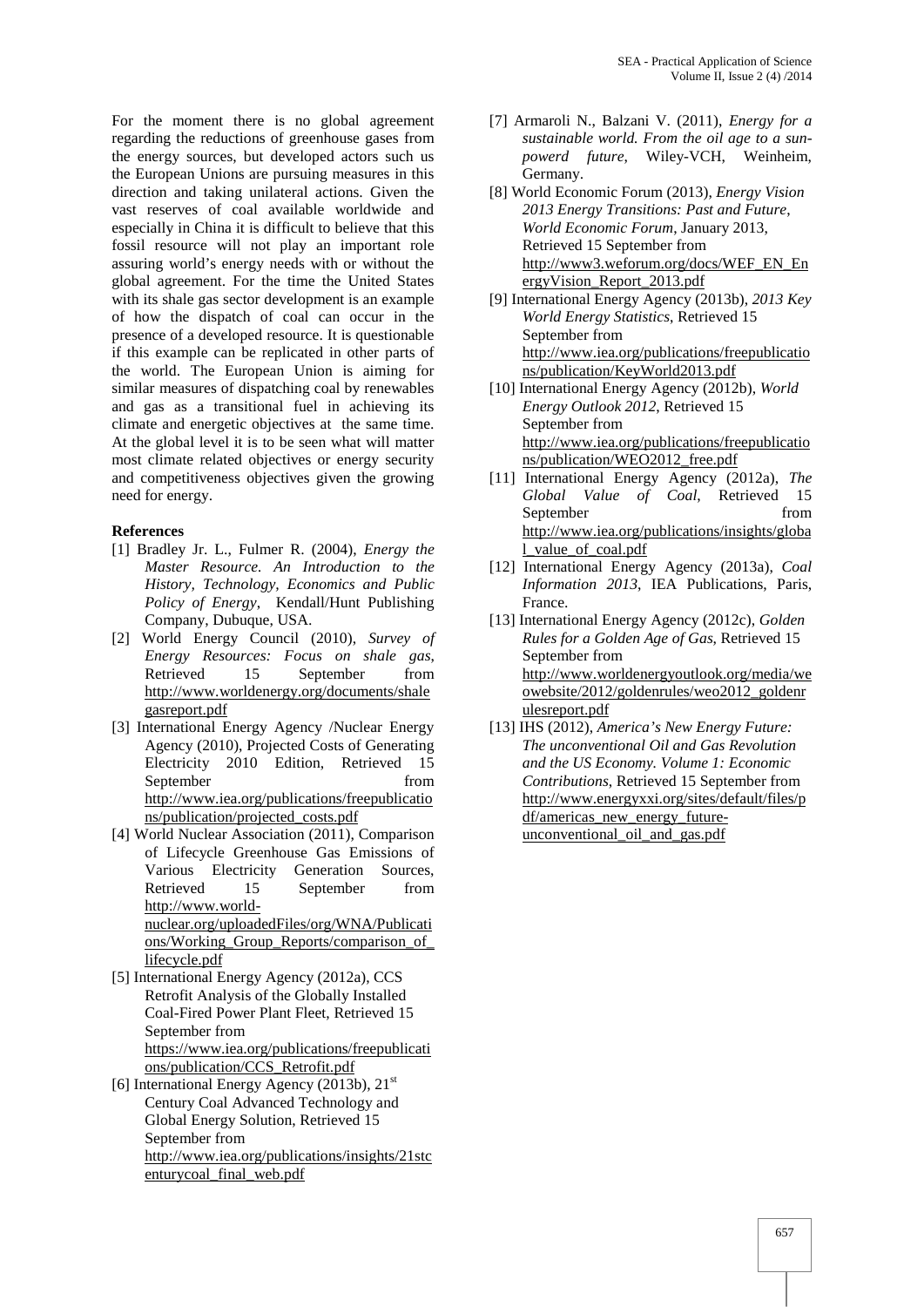#### **Tables and figures**

| Year | <b>Global reserves</b> | <b>China's reserves</b> | <b>Global production</b> | China's production |
|------|------------------------|-------------------------|--------------------------|--------------------|
| 2003 | 984.5                  | 114.5                   | 4.92                     | 1.54               |
| 2005 | 909.1                  | 114.5                   | 5.67                     | 2.08               |
| 2007 | 934.9                  | 133.2                   | 6.33                     | 2.48               |
| 2009 | 989.9                  | 192                     | 6.74                     | 2.73               |
| 2011 | 1000.5                 | 191.6                   | 7.21                     | 3.14               |
| 2013 | 1037.6                 | 191.6                   | 7.83                     | 3.55               |

**Table 1:** World reserves and production of coal 2003-2013, Gt. Reserves data for 2003-2005 are from World Energy Council, while other from BGR. Source: IEA, 2013a.

**Table 2**: Levelised costs of electricity with 5% and 10% discount rate for different energy sources. Selected countries: United States, Germany, China. Source: IEA/NEA OECD 2010.

| Country              | <b>Energy Source</b> | <b>Technology</b>     | Net capacity<br><b>Mwe</b> | <b>Fuel Costs</b><br>USD/MWh | Carbon<br>Costs<br>USD/MWh | <b>LCOE 5%</b><br>USD/MWh | <b>LCOE 10%</b><br>USD/MWh |
|----------------------|----------------------|-----------------------|----------------------------|------------------------------|----------------------------|---------------------------|----------------------------|
| <b>United States</b> | Coal                 | <b>Black PPC</b>      | 600                        | 19.60                        | 26.40                      | 72.49                     | 87.85                      |
| <b>United States</b> | Coal                 | <b>Black IGCC</b>     | 550                        | 19.63                        | 24.40                      | 74.87                     | 92.61                      |
| <b>United States</b> | Coal                 | Black IGCC w/CC (S)   | 380                        | 24.15                        | 2.61                       | 68.04                     | 93.92                      |
| Germany              | Coal                 | <b>Black PCC</b>      | 800                        | 28.17                        | 22.04                      | 79.26                     | 94.10                      |
| Germany              | Coal                 | Black PCC w/CC (S)    | 740                        | 34.56                        | 3.25                       | 85.28                     | 109.61                     |
| Germany              | Coal                 | <b>Brown PCC</b>      | 1050                       | 11.27                        | 26.12                      | 70.29                     | 87.41                      |
| Germany              | Coal                 | Brown PCC w/CC (S)    | 970                        | 13.70                        | 3.81                       | 68.06                     | 94.60                      |
| China                | Coal                 | <b>Black USC PCC</b>  | 932                        | 23.06                        | 0.00                       | 29.99                     | 34.17                      |
| China                | Coal                 | <b>Black SC</b>       | 1119                       | 23.06                        | 0.00                       | 29.42                     | 33.26                      |
| China                | Coal                 | <b>Black SC</b>       | 559                        | 23.06                        | 0.00                       | 30.16                     | 34.43                      |
| <b>United States</b> | Gas                  | <b>CCGT</b>           | 400                        | 49.27                        | 14.74                      | 76.56                     | 82.76                      |
| <b>United States</b> | <b>G</b> as          | AGT                   | 230                        | 66.52                        | 14.74                      | 91.48                     | 95.08                      |
| <b>United States</b> | Gas                  | CCGT w/CC (S)         | 400                        | 67.01                        | 1.47                       | 91.90                     | 104.19                     |
| Germany              | Gas                  | CCGT                  | 800                        | 58.57                        | 10.08                      | 85.23                     | 92.81                      |
| Germany              | Gas                  | Gas Turbine           | 150                        | 92.48                        | 15.92                      | 118.77                    | 122.61                     |
| China                | Gas                  | CCGT                  | 1358                       | 28.14                        | 0.00                       | 35.81                     | 39.01                      |
| China                | Gas                  | CCGT                  | 1358                       | 28.14                        | 0.00                       | 36.44                     | 39.91                      |
| <b>United States</b> | Nuclear              | Advanced Gen III+     | 1350                       | 9.33                         | 0.00                       | 48.73                     | 77.39                      |
| Germany              | Nuclear              | <b>PWR</b>            | 1600                       | 9.33                         | 0.00                       | 49.97                     | 82.64                      |
| China                | Nuclear              | CPR-1000              | 1000                       | 9.33                         | 0.00                       | 29.99                     | 44.00                      |
| China                | Nuclear              | AP-1000               | 1250                       | 9.33                         | 0.00                       | 36.31                     | 54.61                      |
| <b>United States</b> | Renewables           | Onshore wind          | 150                        | 0.00                         | 0.00                       | 48.39                     | 70.47                      |
| <b>United States</b> | Renewables           | Offshore wind         | 300                        | 0.00                         | 0.00                       | 101.02                    | 146.44                     |
| <b>United States</b> | Renewables           | Solar PV              | 5                          | 0.00                         | 0.00                       | 215.45                    | 332.78                     |
| Germany              | Renewables           | Onshore wind          | 3                          | 0.00                         | 0.00                       | 105.81                    | 142.96                     |
| Germany              | Renewables           | Offshore wind         | 300                        | 0.00                         | 0.00                       | 137.94                    | 186.76                     |
| Germany              | Renewables           | Solar PV (Open Space) | 0.5                        | 0.00                         | 0.00                       | 304.59                    | 439.77                     |
| Germany              | Renewables           | Solar PV (Roof)       | 0.002                      | 0.00                         | 0.00                       | 352.31                    | 508.71                     |
| China                | Renewables           | Onshore wind          | 200                        | 0.00                         | 0.00                       | 50.95                     | 72.01                      |
| China                | Renewables           | Onshore wind          | 50                         | 0.00                         | 0.00                       | 64.18                     | 90.70                      |
| China                | Renewables           | Large Hydro           | 18134                      | 0.00                         | 0.00                       | 29.09                     | 51.50                      |
| China                | Renewables           | Large Hydro           | 6277                       | 0.00                         | 0.00                       | 16.87                     | 33.57                      |
| China                | Renewables           | Solar PV              | 20                         | 0.00                         | 0.00                       | 122.86                    | 186.54                     |
| China                | Renewables           | Solar PV              | 10                         | 0.00                         | 0.00                       | 186.33                    | 282.92                     |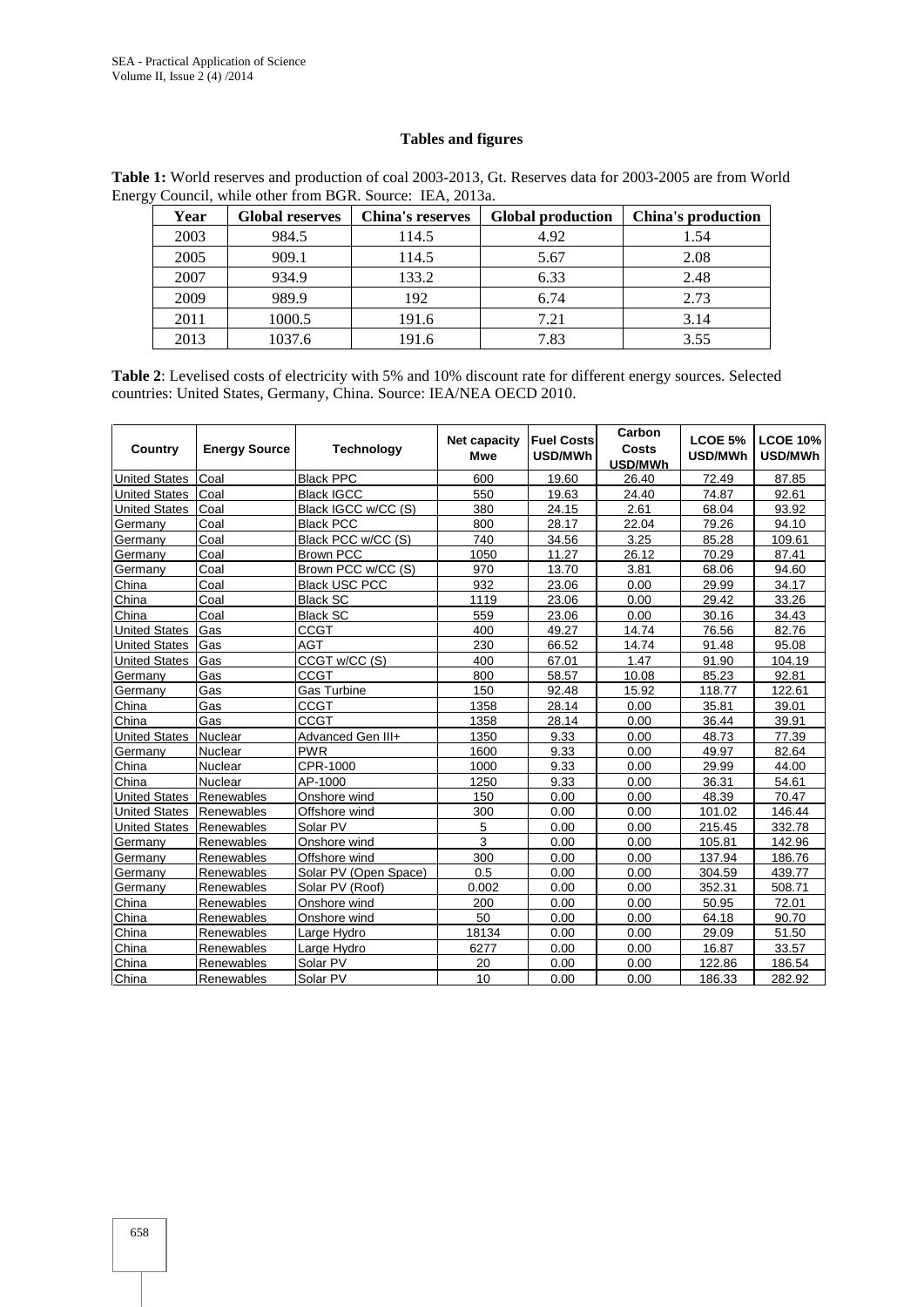**Figure 1:** World total primary energy supply 2011, Mtoe. Category *Other* includes geothermal, solar, wind, heat etc. Source: IEA, 2012.



**Figure 2:** Coal proved recoverable reserves across political regions and selected countries, Mt. Source: IEA, 2013a after BGR.



**Figure 3:** World coal production 1990-2012e, OECD, non OECD, thousand tones. Data for 2012 represents an estimation Source: IEA, 2013a